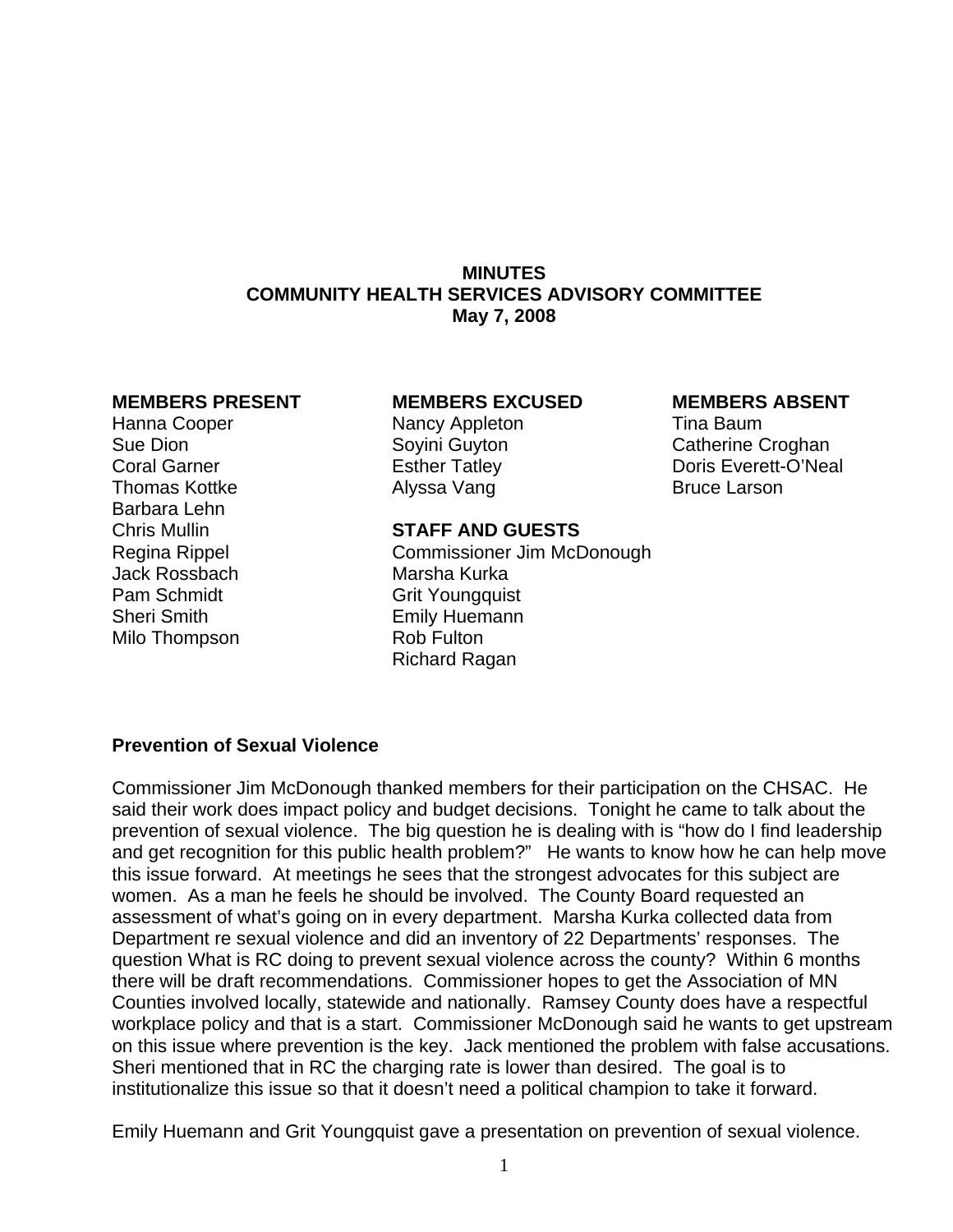After 28 years with community human services , this now comes from Public Health. Within Sexual Offense Services there are 3.5 FTE staff and 40 volunteers. The volunteers get 45 hours of training in order to serve. The focus is on primary prevention for a population and not just an individual.

In the year 2002, Regions Hospital hired a Sexual Assault Nurse Examiner. An exam is completed within 72 hours of assault. The team includes a nurse and SOS staff and/or trained volunteer. In this program, seventy percent of women assaulted report the assault to police, which is very high. Dignity, care and concern @ Regions is the key to success. Regions Hospital can respond within 30 minutes. A protocol for response has been in place since 1998. The number of assaults has ranged from a high of 247 to a low of 175 in a year.

Safe Harbor for Youth is an ad hoc committee. Within 18 months there will be a place for runaway youth similar to the Bridge in Minneapolis.

Healthy Communities is a population-based prevention program. Grit focuses on the health of young people, preventing teenage pregnancy and links to sexual violence We have a consortium of services within the public health department. The link between sexual violence early in life and the likelihood of causing or becoming pregnant is very high.

The cost of sexual violence in MN was calculated in order to help policy makers understand the cost of not investing in prevention. The Spectrum of Prevention from the Prevention Institute is a framework for helping to think about how to solve problems that is used by Healthy Communities.

The Spectrum of Prevention goes something like this… Influencing policy and legislation – longer sentences, stricter law enforcement Changing Organizational Practices – filters on computers to eliminate access to porn Fostering Coalitions and Networks – council of churches Strengthen individual knowledge – the ACE (All Children Excel) program as an example Educating of Providers – information back to the professional environment Promoting Community Education – to the general public Strengthening Individual knowledge and skills

Grit and Emily provided some draft recommendations related to sexual violence prevention.

Sexual violence is the use of sexual actions or words that are unwanted by and/or harmful to another person. Sexual violence is a serious public health problem. According to the Minnesota Department of Health, sexual assault in Minnesota costs approximately \$8 billion/year. The cost per sexual assault is estimated at \$184,000 for children and \$139,000 for adults. The Regions Hospital Sexual Assault Nurse Examiner Program annually examines approximately 185 sexual assault victims, of whom approximately 20% are between the ages of 13-17. Each year, Sexual Offense Services of Ramsey County (SOS) serves more than 750 survivors of sexual assault and more than 500 family members and friends of sexual assault survivors.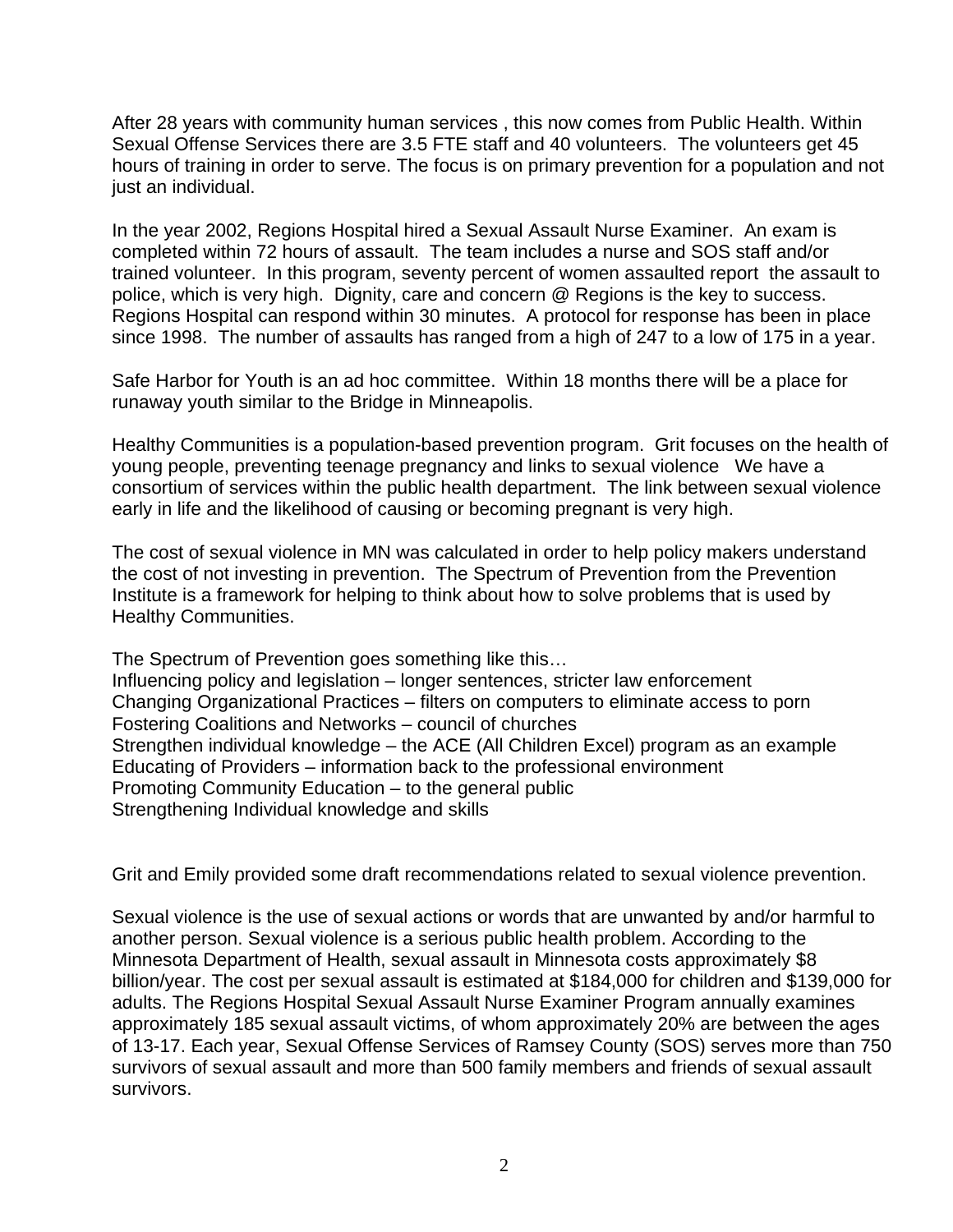It is possible to stop sexual violence. It is possible to prevent sexual violence.

On March 11, 2008, the Board of Ramsey County Commissioners adopted a resolution publicly stating their commitment to stopping sexual violence and ensuring a healthy environment for all people.

Using the Prevention Institute's Spectrum of Prevention tool\* as a basis, the Board adopted goals to develop a comprehensive strategy for preventing sexual violence:

- o Strengthen Individual Knowledge and Skills
- o Promote Community Education
- o Educate Providers
- o Foster Coalitions and Networks
- o Change Organizational Practices
- o Influence Policy and Legislation

The Board directed County staff to develop specific action steps for each of the goals and to report back to the Board in Fall 2008. Additionally, the Board directed the County Manager to coordinate sexual violence intervention and prevention efforts with state and national plans.

The CHSAC commends the Board for its vision, passion and action to end sexual violence.

In appreciation of the Mayor's vision for Saint Paul to be the most livable city in America, the CHSAC recommends the Mayor and City Council make a public commitment to prevent sexual violence and ensure a healthy environment for all people throughout the City.

The CHSAC recommends that City of Saint Paul departments/divisions be directed to use the Spectrum of Prevention tool to:

- a) Inventory current City efforts for prevention and intervention of sexual violence; and
- b) Develop a comprehensive strategy for preventing and responding to sexual violence.

The CHSAC recommends that City and County elected officials and staff strengthen efforts for sexual violence prevention in Saint Paul and Ramsey County by:

- a) Recommending the Joint Property Tax Advisory Committee for the City of Saint Paul/Ramsey County/School District 625 determine how the 3 entities can effectively work together over the next 5 years to prevent and respond to sexual violence coordinating efforts with county, state and national plans;
- b) Identifying specific ways to connect City and County prevention and intervention efforts in order to maximize resources and impact; and
- c) Committing to working together to the greatest extent possible to end sexual violence in our communities.

\* Prevention Institute: http://preventioninstitute.org/tools.html

# **Director's Report**

Department is on the move. Family Health (68 staff) moved into their new offices at 1670 Beam Avenue in the lower level of the Community Dental Care Center. The Last Frontier is